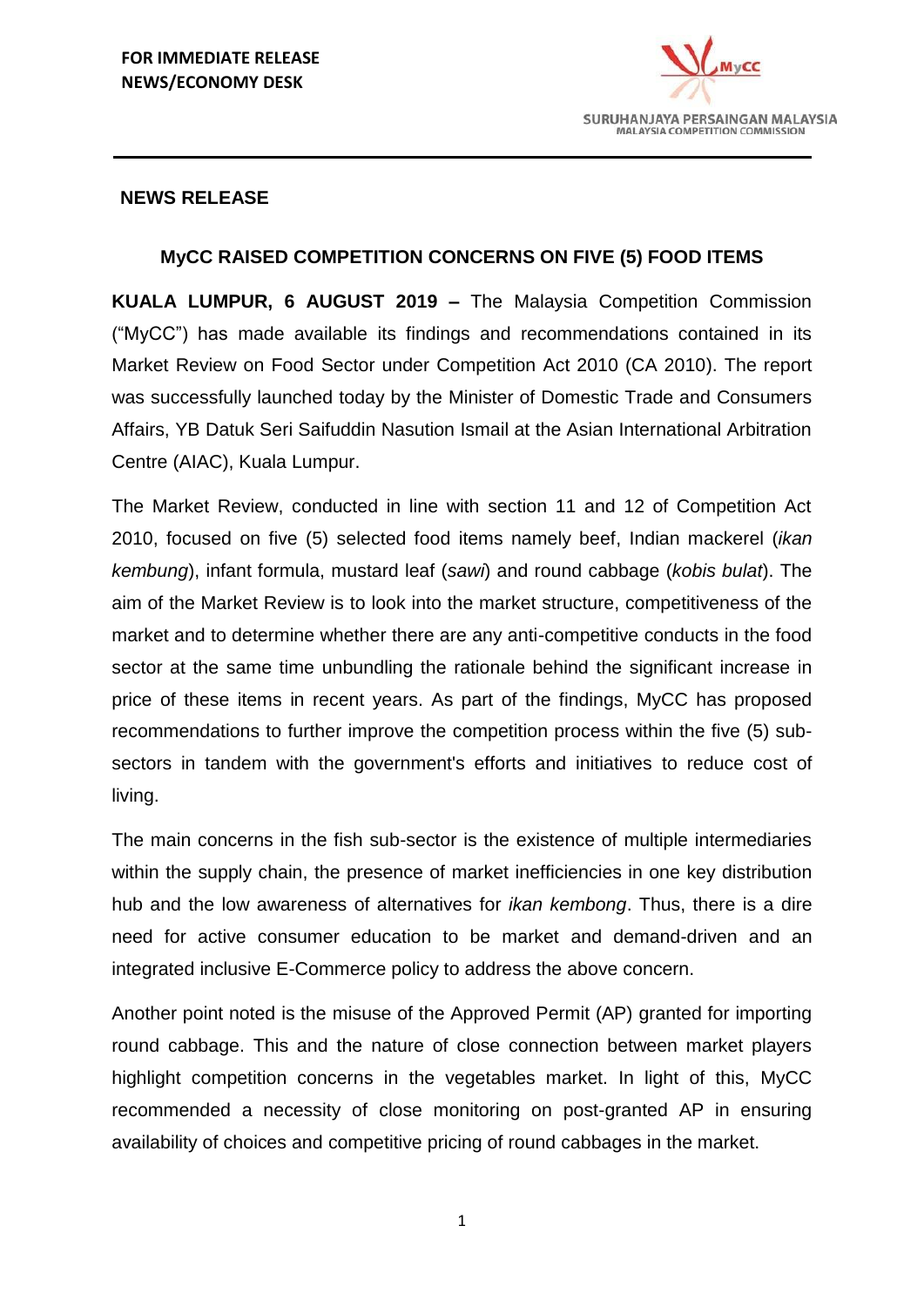

The studies on beef and infant formula highlights a high dependency on importation which constitutes a huge majority of the markets. In the case of beef for instance, Malaysia imports beef mainly from 2 countries which are Australia and India. This over reliance on few suppliers exposes the Malaysian beef market to, amongst others, constant increasing prices and fewer choices. MyCC had proposed few recommendations and long term plans to address these issues which are to revitalise the domestic beef market and finding new sources for beef. As for infant formula market, MyCC proposed that creation of house brands and more local players in raising the competitiveness of the market.

Other than the five (5) selected food items, *Pasar Borong Kuala Lumpur* (PBKL) was also included in the report as it is the largest wholesale market in Peninsular Malaysia which supplied approximately 50% (or more) of the fresh produce (fish, vegetables and fruits) throughout the Cental region of Peninsular Malaysia and its surrounding states. PBKL is mired with multiple issues such as the additional operating fees, influx of foreign workers or traders, illegal renting of stalls, supply restriction and other crime-related issues. In tackling the issues, the study proposed to the government to consider establishing new wholesale market(s) that may offer an integrated services with efficient system and state of the art facilities in a strategic location which will enable traders to supply high quality products at a competitive rate.

"The MyCC is committed to safeguard the process of healthy competition where it encourages efficiency, innovation and entrepreneurship for the betterment to the market. This commitment potentially promotes competitive prices, improvement in the quality of products and services and wider choices for rakyat who are also the consumers. The next step is for the relevant stakeholders to work together in the manifestation of the recommendations." said Iskandar Ismail, Chief Executive Officer of MyCC.

This report is finalised after 9 months and went through rigourous research, numerous engagement and consultation sessions with relevant stakeholders in the

2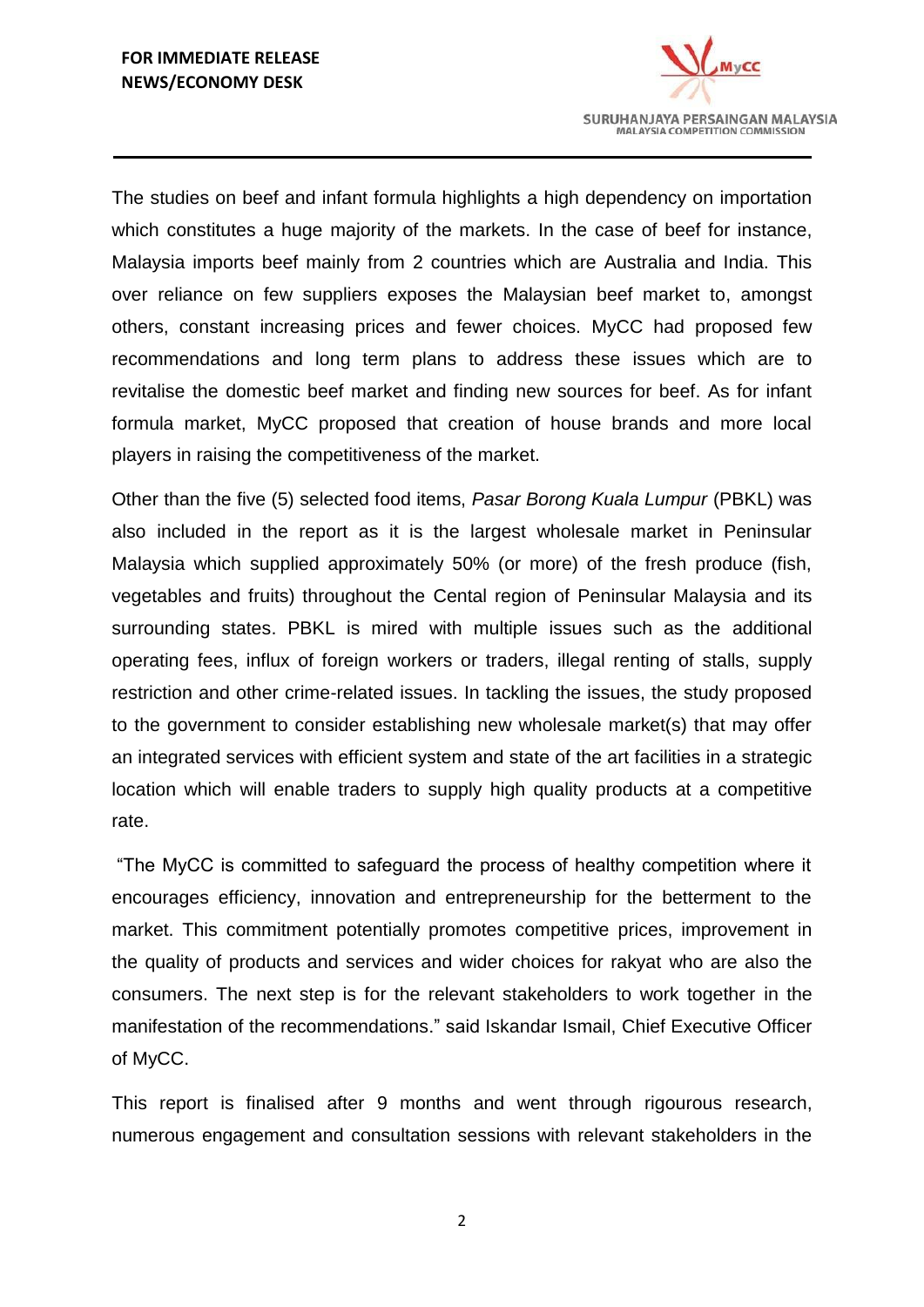

food sector including relevant ministries, government agencies, associations and industry players. The MyCC believes the report is an essential reference material to policy makers in line with the Government's efforts to address the issues on the costs of living. Apart from that, this initiative is also consistent with the Government's efforts through the National Entrepreneurship Policy to encourage development and drive the growth of the entrepreneurship sector in Malaysia.

For further information on the findings of the market reviews please find in the MyCC website at [www.mycc.gov.my.](http://www.mycc.gov.my/)

-end-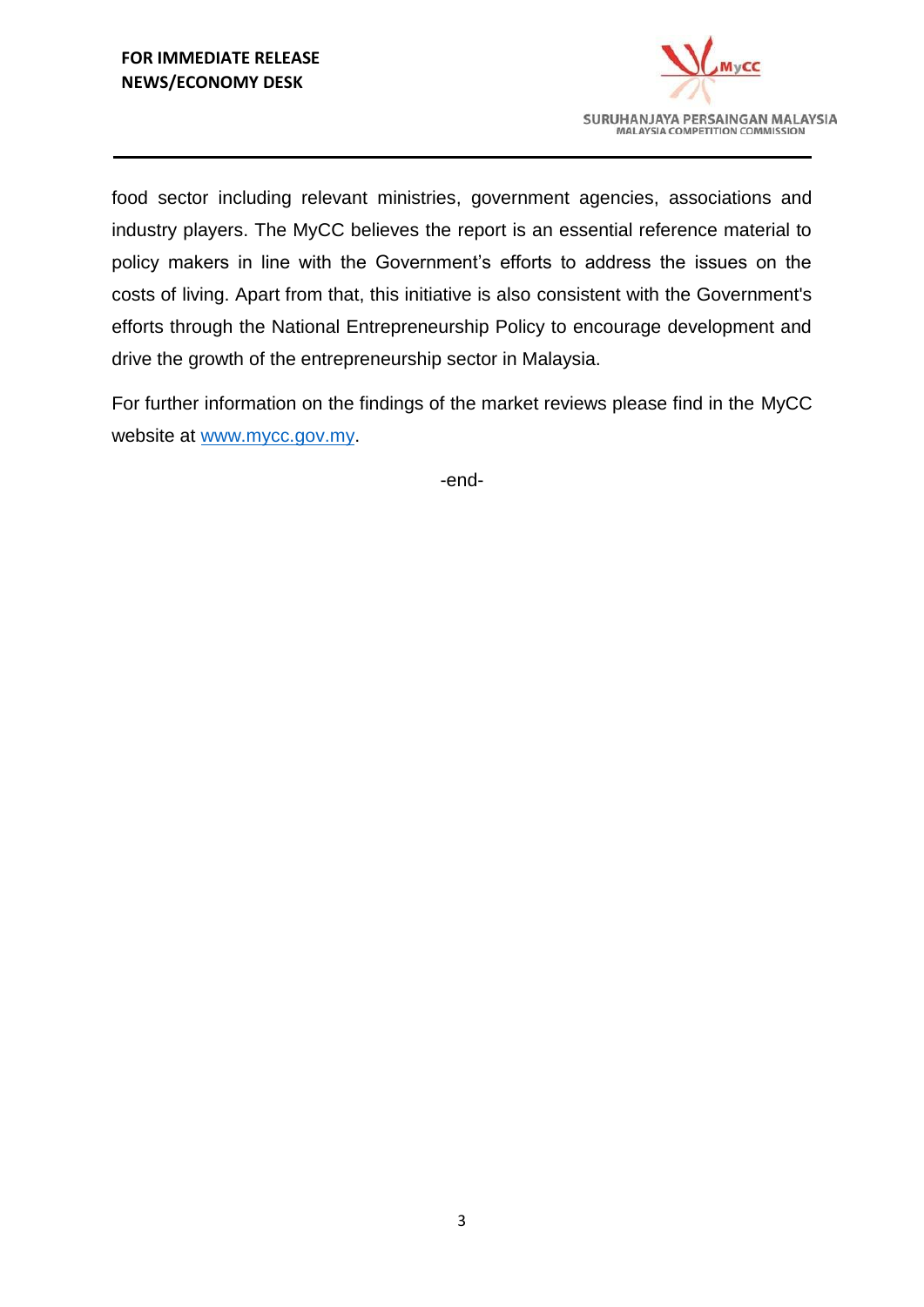

**For media enquiries, please contact:** Noor Khalijah Mazlan, Tel +603 2273 2277 (ext 702), Email[:khalijah@mycc.gov.my](mailto:khalijah@mycc.gov.my) **Communication and Advocacy Division**

**Malaysia Competition Commission**

# **About Malaysia Competition Commission (MyCC)**

Established in June 2011, MyCC is an independent body responsible for enforcing the Competition Act 2010, which was implemented to create healthy competition which would, in turn, stimulate productivity and innovation, thus creating wider choices of products for consumers with better quality and competitive prices.

The Act applies to all commercial activities undertaken within and outside of Malaysia that affect competition in the Malaysian market. It provides a regulatory framework including powers to investigate, adjudicate and impose penalties on the infringing parties.

For more information on the Act and MyCC activities, log on to [www.mycc.gov.my.](http://www.mycc.gov.my/)